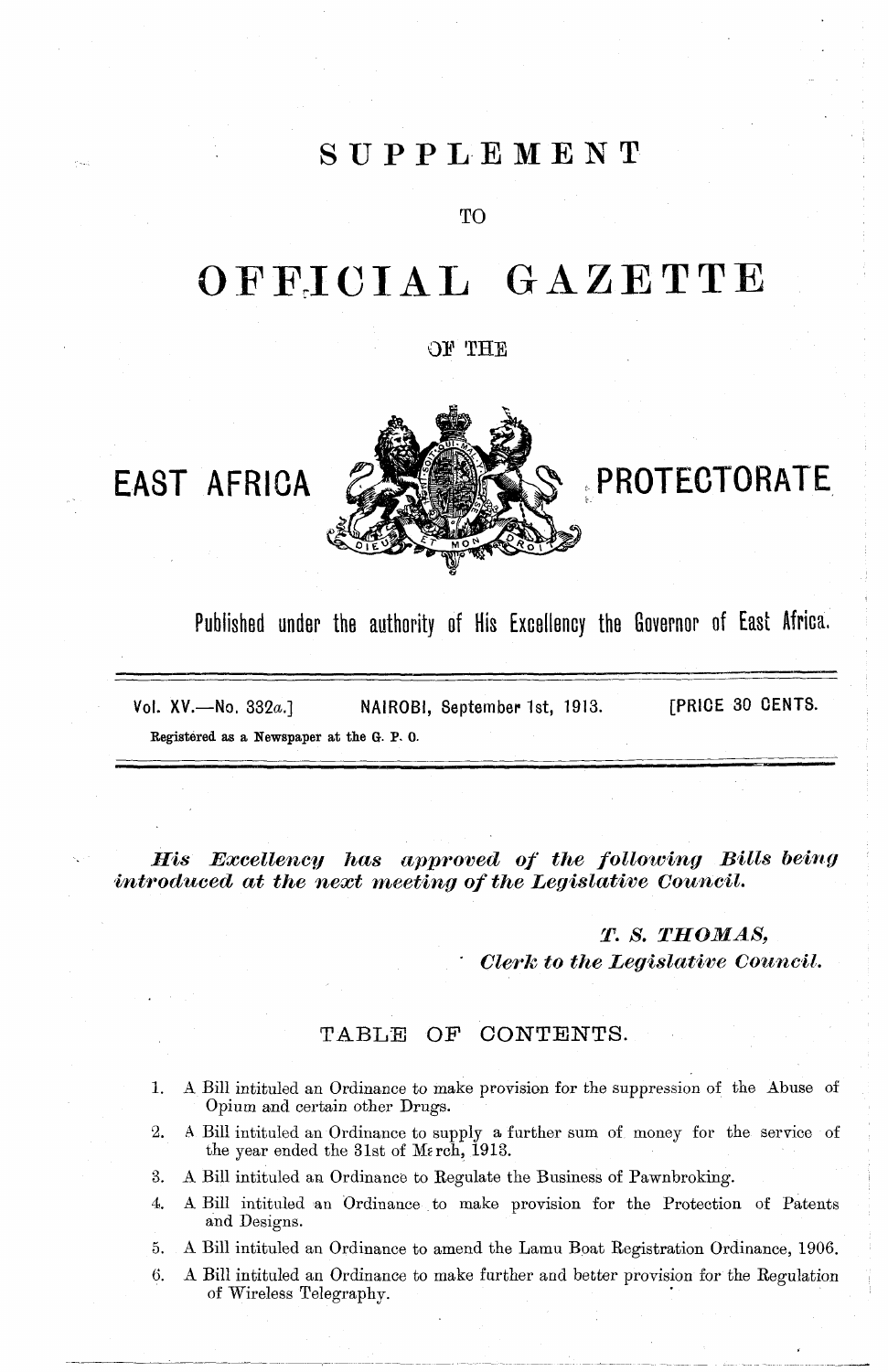## A Bill

#### Intituled

The Public Health Ordinance, 1913.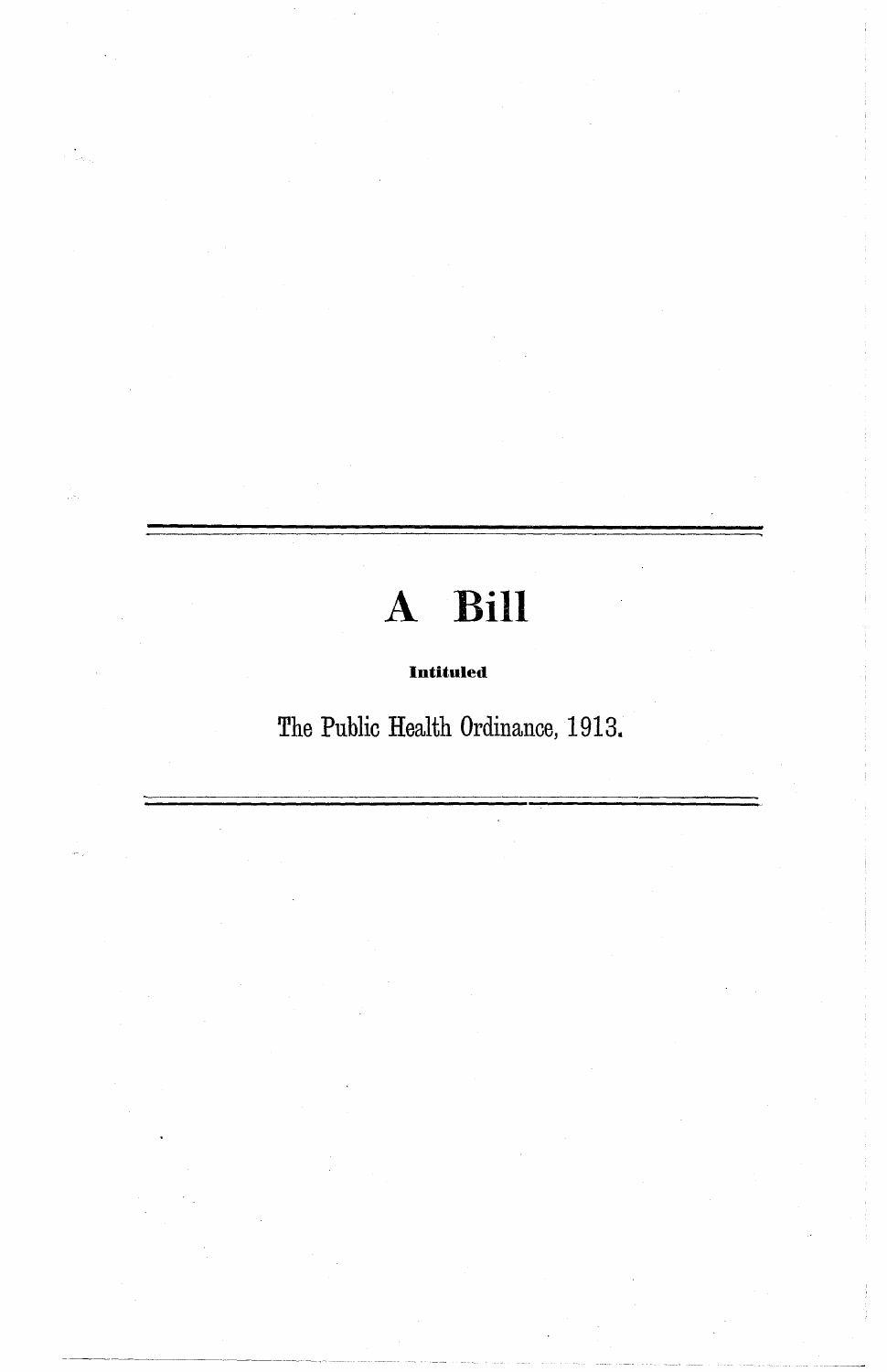#### Intituled

#### <span id="page-2-0"></span>The Public Health Ordinance, 1913.

- This Ordinance may be cited as "The Public Health Ordinance, Short Title. 1.  $(1)$ 1913."
	- This Ordinance shall apply to:  $(2)$

2.

- all lands situate within five miles of the limits of any Application.  $\left( a\right)$ Township.
	- all lands situate within ten miles of any Railway Station, and  $(b)$
	- any area to which the Governor may by notice in the Gazette  $(c)$ apply the Ordinance.
- $(1)$ There shall not be any division and letting in lots, or any division Provisions as to and sale in lots, for building sites of any land not within a lands for building Township, until: sites.

- There shall have been deposited with the Chief Sanitary Officer:  $(i)$ 
	- a plan in duplicate showing the situation and boundaries of  $(a)$ such land, the manner in which it is intended to divide the land, the position and width of roads to be made over and through such land, the level for surface drains, the area (if any) to be reserved for residential purposes only, the area (if any) to be reserved for business premises only, the area (if any) to be reserved for the occupation of Europeans only,<br>the area (if any) to be reserved for the occupation of<br>Non-Natives (not being Europeans) only, the area (if any) to be reserved as a Native Location, the area (if any) to be reserved for recreation grounds or as open spaces, and the area (if any) to be reserved for any public buildings.
	- $(b)$ a contour map of the lands intended to be sold or leased;
	- a statement in writing by the owner of the land as to:
		- the provisions which have been made or will be made for  $(i)$ the construction of any road or roads or of any drain shown on the plan.
		- the source from which the occupants of the lots can pro- $(ii)$ cure a suitable and sufficient water supply;
	- $(d)$ such other documents, statements, information or thing as the Chief Sanitary Officer may demand; and
- The Chief Sanitary Officer's approval of the plan has been  $(ii)$ notified to the owner in the manner hereinafter provided.
- $(2)$ The Chief Sanitary Officer shall, as soon as conveniently may be after the receipt of such plans map and statement, consider the same and may request the owner of the land to attend before him and lay before him or explain any facts relating to the matter, and when such plan is approved he shall forward one copy thereof to the owner of the land to which it relates with a certificate that the plan has been approved and upon receipt thereof such owner may proceed to divide and let, or divide and sell (as the case may be) the land referred to in accordance with such plan; provided always that if the Chief Sanitary Officer does not approve of such plan he shall forthwith communicate his decision in writing to the owner of such land, who may within fourteen days after the receipt of such communication appeal to the Governor in Council whose decision shall be final.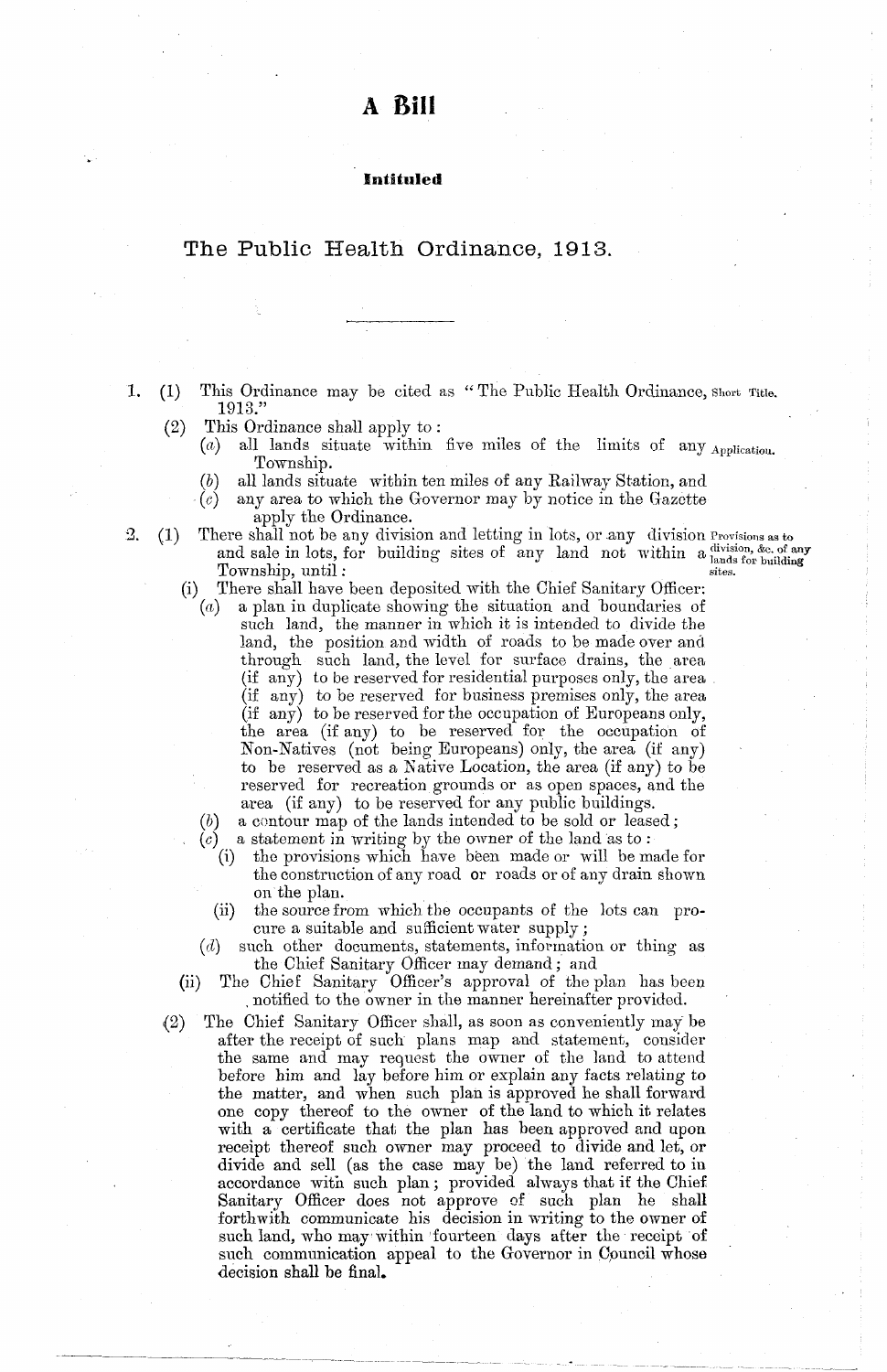- $\mathcal{P}$
- (3) The duplicate of a plan approved by the Chief Sanitary Officer shall be certified by him and retained in his office.
- (4) Any person dividing and letting any land in lots or dividing and selling any lot before such plan has been approved as aforesaid or except with the consent in writing of the Chief Sanitary Officer otherwise than in accordance with such approved plan shall be liable to a penalty notexceeding flfteen rupees for every day or part of a day in which the provisions of this section or any of them have not been complied with.
- (5) Any person renting or purchasing any piece of any land so divided and let or so divided and sold before such plan as aforesaid has beeu approved or except with theconsent in writing of the Chief Sanitary Officer otherwise than in accordance with such plan shall be liable to a penalty not exceeding fifteen rupees for every day or part of a day in which the provisions of this section or any of them have not been complied with.
- (6) Whenever any plan or note or memorandum on any plan approved by the Chief Sanitary Officer shall show that any area is to be reserved for any special purpose or for the occupation of any class of persons, any person who shall without the consent in writing of the Chief Sanitary Officer use or permit to be used or shall occupy or permit to be occupied any land within such area otherwise than as shown as aforesaid shall be guilty of an offence and shall be liable to a penalty not exceeding fifteen rupees for every day or part of a day during which the offence shall continue.
- (7) Where before the commencement of this Ordinance any land shall have been laid out in lots for building sites such land shall be deemed to be divided and let or divided and sold in lots (as the case may be) if any lot which has not been sold or let before the commencement of the Ordinance is thereafter sold or let.
	- Provided, however, that the Governor in Council may in the case of any such land by order published in the Gazette postpone the operation of this section in relation to such land for such time as may be specified in such order.
- 3. (1) Whenever the Chief Sanitary Officer shall consider that in the Power of Chief interest of the public health any road or drain shown on a plan Sanitary Officer to deposited with him under the last preceding section should be land to furnish constructed, or that a proper and sufficient water supply should eonstructing road. be provided for the area to be divided and let or sold in lots, he &c., necessary in the may before approving the plan require the owner of the land to health. give an undertaking in writing that he will construct such road or drain or provide such water supply to the satisfaction of the Chief Sanitary Officer within such time as the said Chief Sanitary Officer shall determine.
	-
	- (2) The owner of any land who may be required to give any undertaking under the preceding sub-section shall give or procure to be given to the Government of the Protectorate security by bond with one or more sureties approved by the Chief Šanitary Officer in such sum as the Chief Sanitary Officer may determine for the faithful and punctual fulfilment of such undertaking, and the Chief Sanitary Officer shall not approve the plan of the proposed subdivision until such security shall have been given.
		- Provided, however, that any owner who is required to give such undertaking may appeal to the Governor in Council whose decision shall be final.
	- (3) Whenever any person shall give a bond under the last preceding sub-section, and it shall appear that a condition of such bond has been broken, the Attorney General may sue for and recover for the use of the Government of the Protectorate the amount recoverable in respect of such breach of the condition of the said bond.
	- $(4)$  Any sum recovered in respect of the breach of a condition of a bond under this section shall be devoted to such purposes in connection with the land in relatîon to which the bond shall have been given as the Governor in Council shall determine.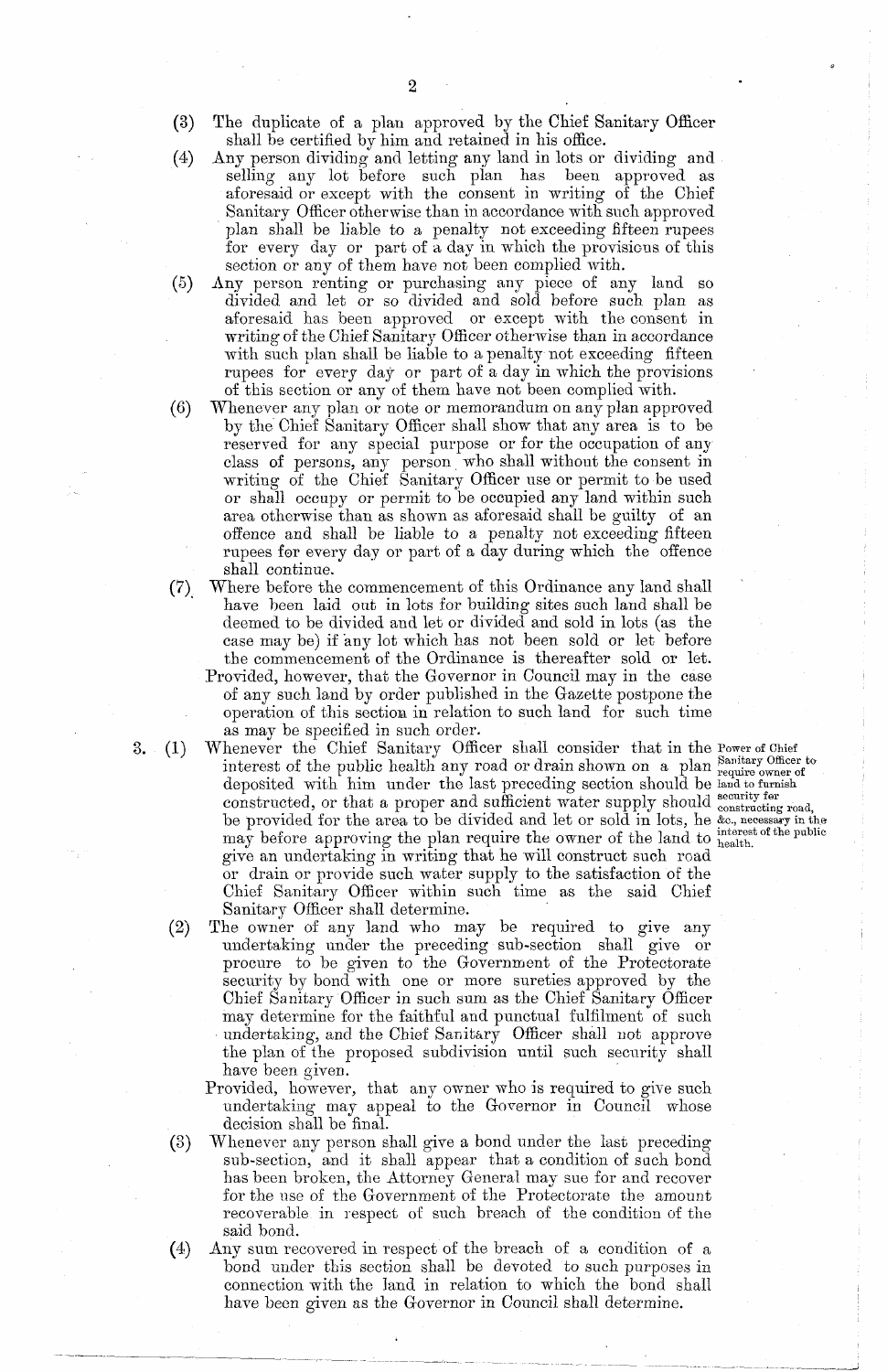4. All penalties under this Ordinance shall be recovered as a civil debt Penalties under this<br>recoverable summarily on the complaint of the Chief Sanitary Officer or of some recoverable.<br>other officer or person authorised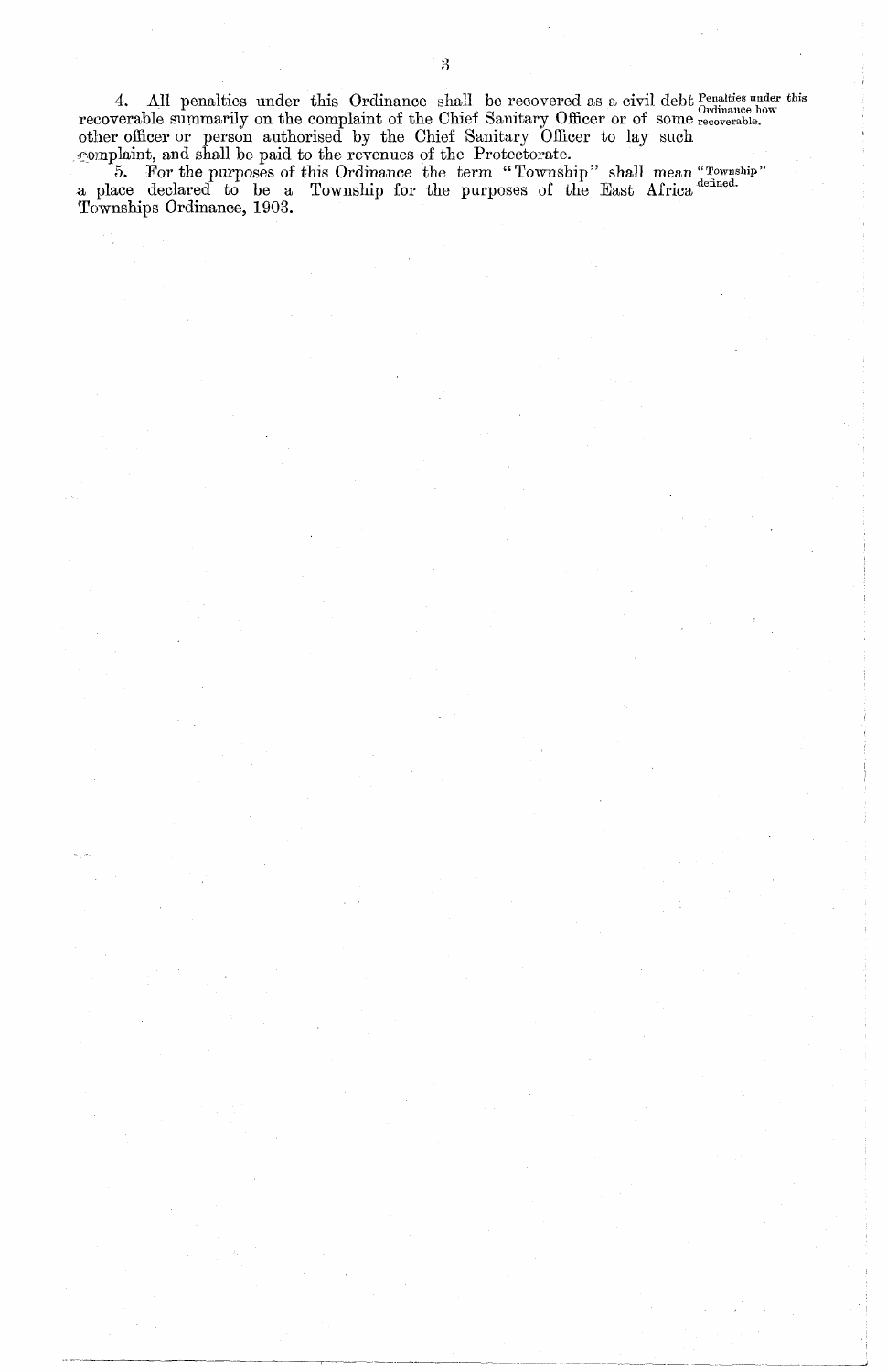# A Bill

#### Intituled

The Public Health Ordinance, 1913.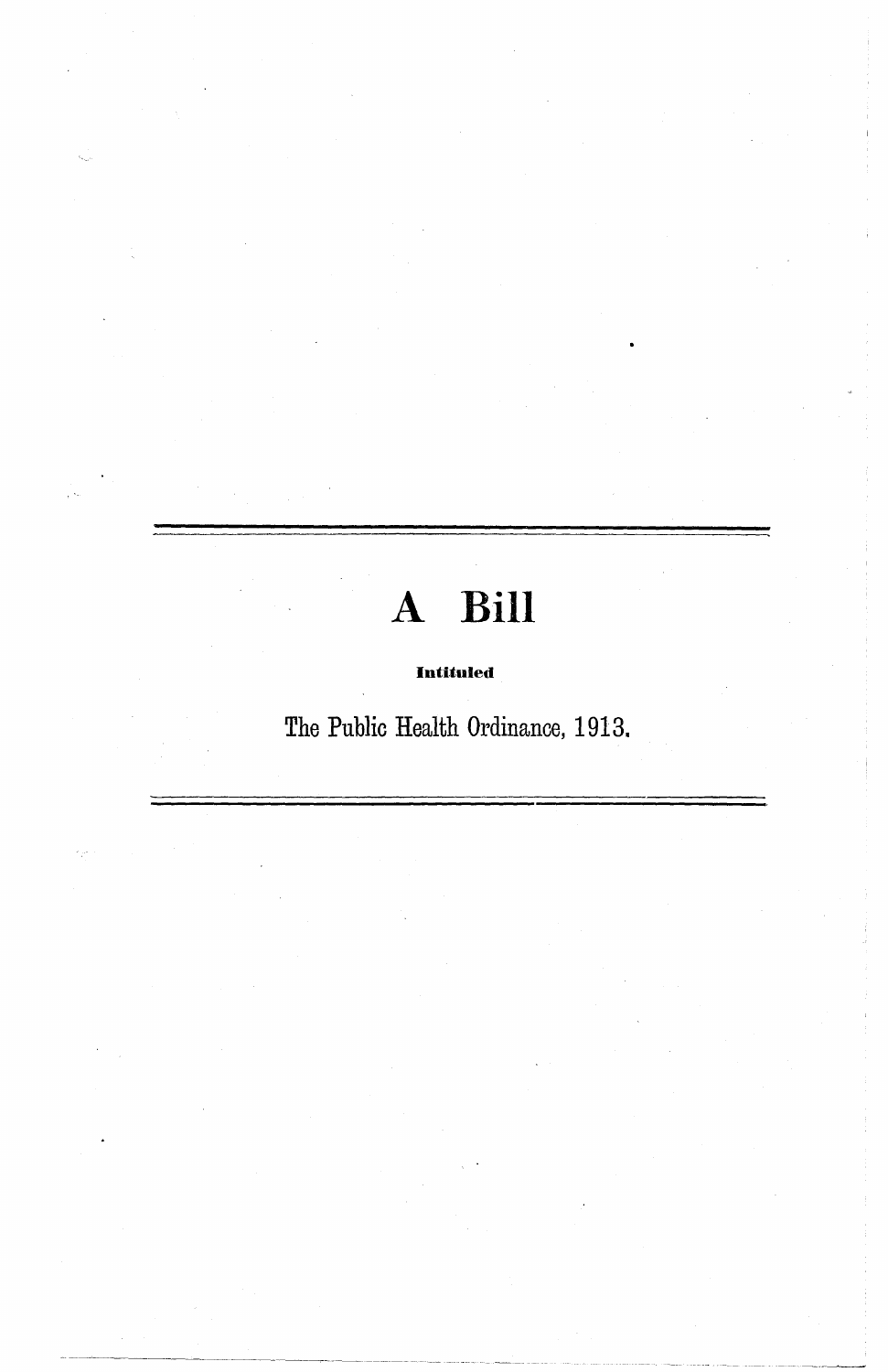#### Intituled

#### <span id="page-6-0"></span>The Public Health Ordinance, 1913.

- $\cdot$  1.  $(1)$ This Ordinance may be cited as "The Public Health Ordinance, Short Title. 1913."
	- $(2)$ This Ordinance shall apply to:

2.

- all lands situate within five miles of the limits of any Application.  $\left(a\right)$ Township.
	- all lands situate within ten miles of any Railway Station, and (b)
	- $(c)$ any area to which the Governor may by notice in the Gazette apply the Ordinance.
- There shall not be any division and letting in lots, or any division Provisions as to  $(1)$ and sale in lots, for building sites of any land not within a lands for building Township, until: sites.
	- There shall have been deposited with the Chief Sanitary Officer:  $(i)$ 
		- a plan in duplicate showing the situation and boundaries of  $(a)$ such land, the manner in which it is intended to divide the land, the position and width of roads to be made over and through such land, the level for surface drains, the area (if any) to be reserved for residential purposes only, the area<br>(if any) to be reserved for business premises only, the area<br>(if any) to be reserved for the occupation of Europeans only, the area (if any) to be reserved for the occupation of Non-Natives (not being Europeans) only, the area (if any) to be reserved as a Native Location, the area (if any) to be reserved for recreation grounds or as open spaces, and the area (if any) to be reserved for any public buildings.
		- a contour map of the lands intended to be sold or leased;
		- a statement in writing by the owner of the land as to:
			- the provisions which have been made or will be made for  $(i)$ the construction of any road or roads or of any drain shown on the plan.
		- $(ii)$ the source from which the occupants of the lots can procure a suitable and sufficient water supply;
		- such other documents, statements, information or thing as  $(d)$ the Chief Sanitary Officer may demand; and
	- The Chief Sanitary Officer's approval of the plan has been  $(ii)$ notified to the owner in the manner hereinafter provided.
- $(2)$ The Chief Sanitary Officer shall, as soon as conveniently may be after the receipt of such plans map and statement, consider the same and may request the owner of the land to attend before him and lay before him or explain any facts relating to the matter, and when such plan is approved he shall forward one copy thereof to the owner of the land to which it relates with a certificate that the plan has been approved and upon receipt thereof such owner may proceed to divide and let, or divide and sell (as the case may be) the land referred to in accordance with such plan; provided always that if the Chief Sanitary Officer does not approve of such plan he shall forthwith communicate his decision in writing to the owner of such land, who may within fourteen days after the receipt of such communication appeal to the Governor in Council whose decision shall be final.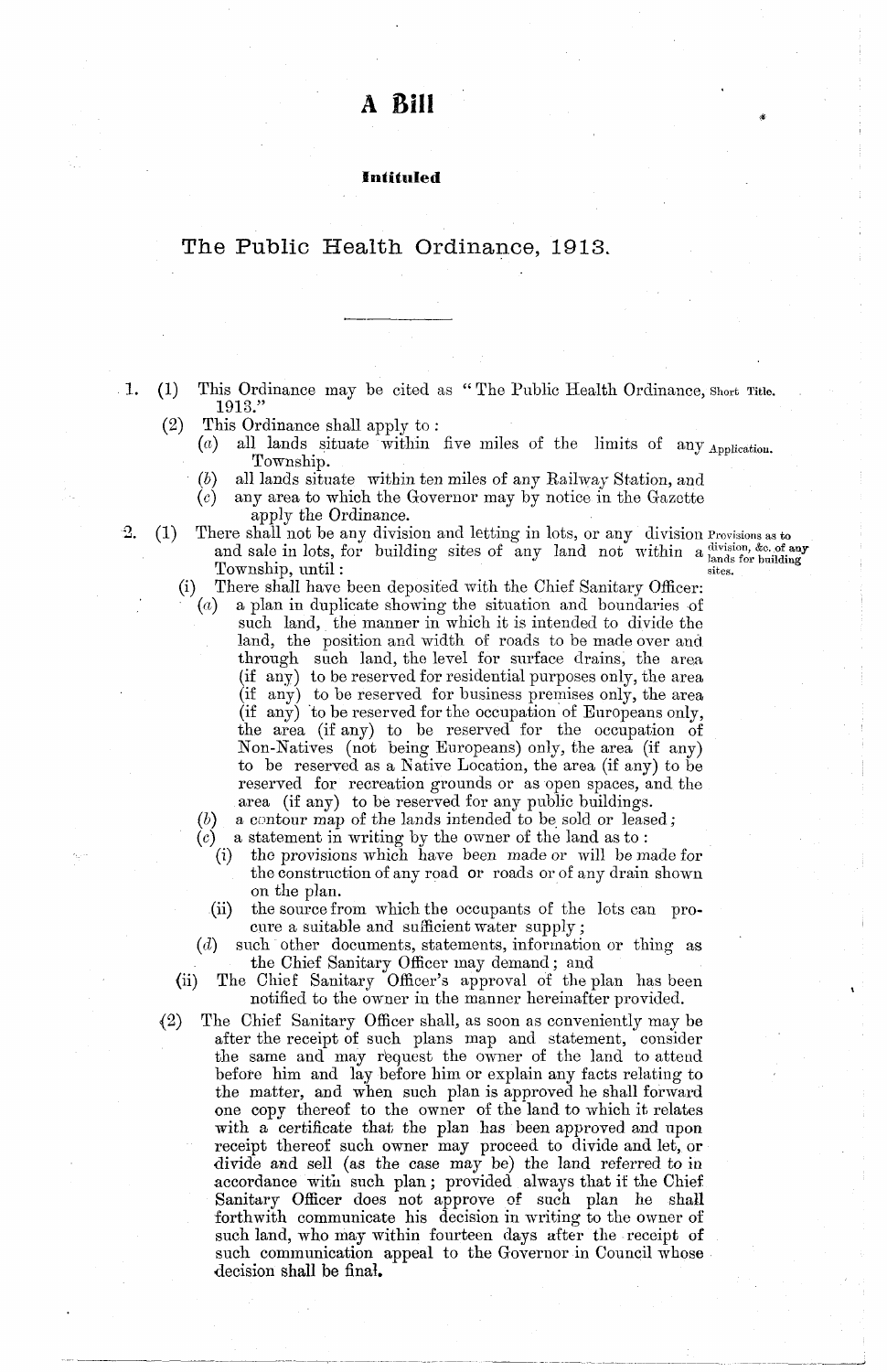- (3) The duplicate of a plan approved by the Chief Sanitary Officer shall be certified by him and retained in his office.
- (4) Any person dividing and letting any land in lots or dividing and selling any lot before such plan has been approved as aforesaid or except with the consent in writing of the Chief Sanitary Officer otherwise than in accordance with such approved plan shall be liable to a penalty notexceeding ffteen rupees for every day or part of a day in which the provisions of this section or any of them have not been complied with.
- (5) Any person renting or purchasing any piece of any land io divided and 1et or so divided and.sold before such plan as aforesaid has been approved or except with theconsent in writing of the Chief Sanitary Officer otherwise than in accordance with such plan shall be liable to a penalty not exceeding fifteen rupees for every day or part of a day in which the provisions of this section or any of them have not been complied with.
- (6) Whenever any plan or note or memorandum on any plan approved by the Chief Sanitary Officer shall show that any area is to be reserved for any special purpose or for the occupation of any class of persons, any person who shall without the consent in writing of the Chief Sanitary Officer use or permit to be used or shall occupy or permit to be occupied any land within such area otherwise than as shown as aforesaid shall be guilty of an offence and shall be liable to a penalty not exceeding fifteen rupees for every day or part of a day during which the offence shall continue.
- (7) Where before the commencement of this Ordinance any land shall have been laid out in lots for building sites such land shall be deemed to be divided and let or divided and sold in lots (as the case may be) if any lot which has not been sold or let before the commencement of the Ordinance is thereafter sold or let.
	- Provided, however, that the Governor in Council may in the case of any such land by order published in the Gazette postpone the operation of this section in relation to such land for such time as may be specified in such order.
- 3. (1) Whenever the Chief Sanitary Officer shall consider that in the Power of Chief interest of the public health any road ordrain shown on a plan Sanitary Officer to. deposited with him under the last preceding section should be land to furnish constructed, or that a proper and sufficient water supply should constructing road, be provided for the area to be divided and let or sold in lots, he &c., necessary in the may before approving the plan require the owner of the land to interest of the public may before approving the plan require the owner give an undertaking in writing that he will construct such road or drain or provide such water supply to the satisfaction of the Chief Sanitary Officer within such time as the said Chief Sanitary Officer shall determine.
	- (2) The owner of any land who may be required to give any undertaking under the preceding sub-section shall give or procure to be given to the Government of the Protectorate security by bond with one or more sureties approved by the Chief Sanitary Officer in such sum as the Chief Sanitary Officer may determine for the faithful and punctual fulfilment of such undertaking, and the Chief Sanitary Officer shall not approve the plan of the proposed subdivision until such security shall have been given.
		- Provided, however, that any owner who is required to give such undertaking may appeal to the Governor in Council whose decision shall be final.
	- (3) Whenever any person shall give a bond under the last preceding sub-section, and it shall appear that a condition of such bond has been broken, the Attorney General may sue for and recover for the use of the Government of the Protectorate the amount recoverable in respect of such breach of the condition of the said bond.
	- $(4)$  Any sum recovered in respect of the breach of a condition of a bond under this section shall be devoted to such purposes in connection with the land in relation to which the bond shall have been given as the Governor in Council shall determine.